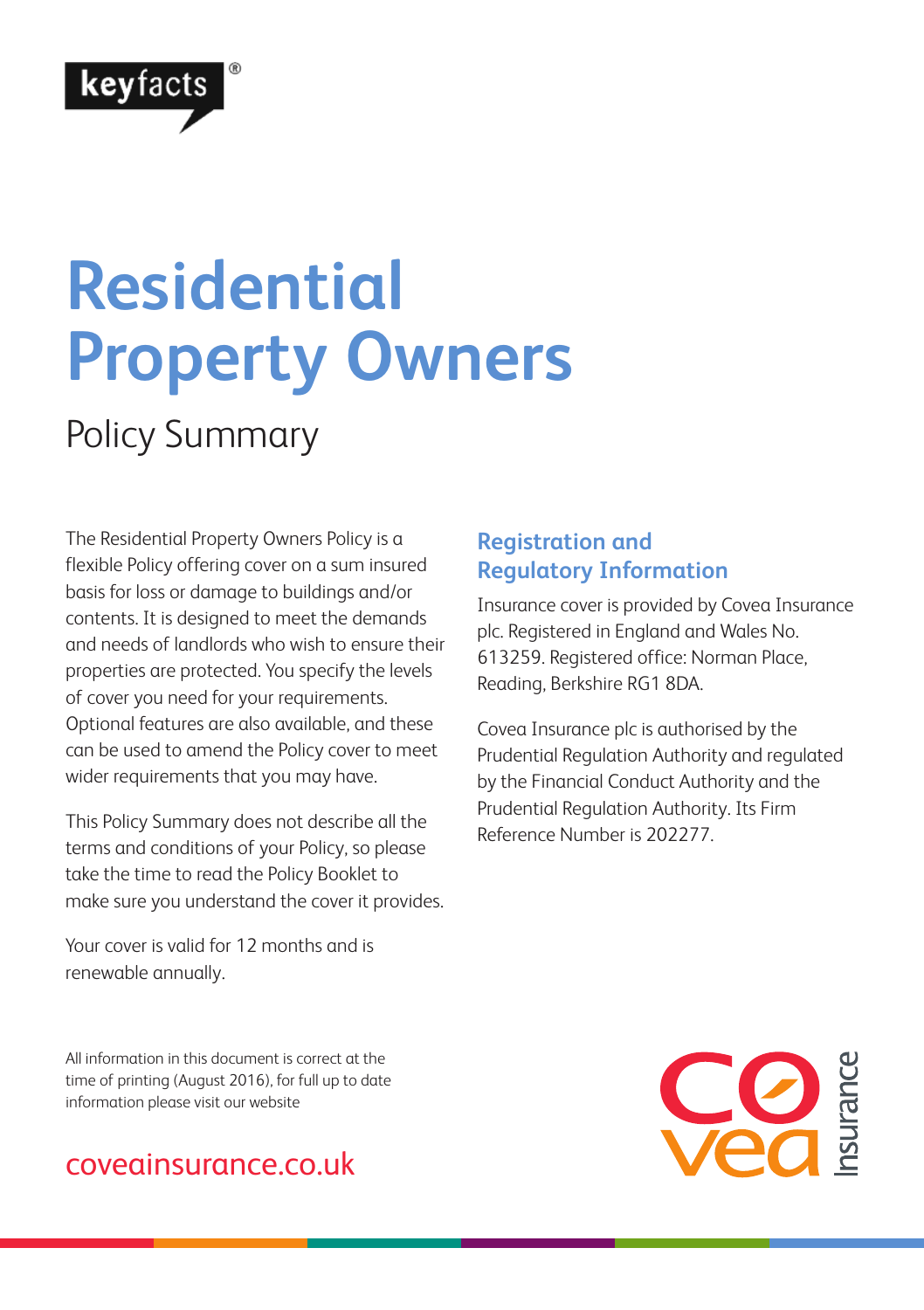# Significant features and benefits of the Policy

The table below shows the benefits of this Policy and the maximum amounts we will pay in the event of a claim:

#### **Description**

#### **SECTION A – BUILDINGS**

#### **Standard Buildings**

Loss or damage to the buildings caused by: fire, smoke, explosion, lightning, earthquake, riot, malicious damage, theft or attempted theft, storm, flood, escape of water or oil from fixed installations, collision, falling aerials and trees, subsidence, heave and landslip

Cover up to the buildings sum insured as shown in the Policy schedule

#### **Cables, Pipes, Tanks**

Accidental damage for which you are legally responsible

#### **Temporary Accommodation and Loss of Rent**

Cost of temporary accommodation or loss of rent if your property is uninhabitable due to damage insured by this section

Up to 33.3% of the sum insured

#### **Malicious Damage by Tenants**

Any damage maliciously caused by persons legally on the premises up to £5,000

#### **Trace and Access**

Cost of locating the source of damage and subsequently making good up to £5,000

#### **Emergency Access/Landscape Gardens**

Cost of making good destruction of or damage to buildings or landscape gardens caused by the emergency services to prevent loss or damage to the property up to £1,000

#### **Replacement of Locks**

Cost of replacing and fitting the locks and keys of external doors and windows of the property if the keys are stolen from you up to £1,000

#### **Unauthorised use of Electricity, Gas or Water**

Cost of metered electricity, gas, or water for which you are legally responsible arising from its unauthorised use by persons taking possession or occupying the property without your authority up to £1,000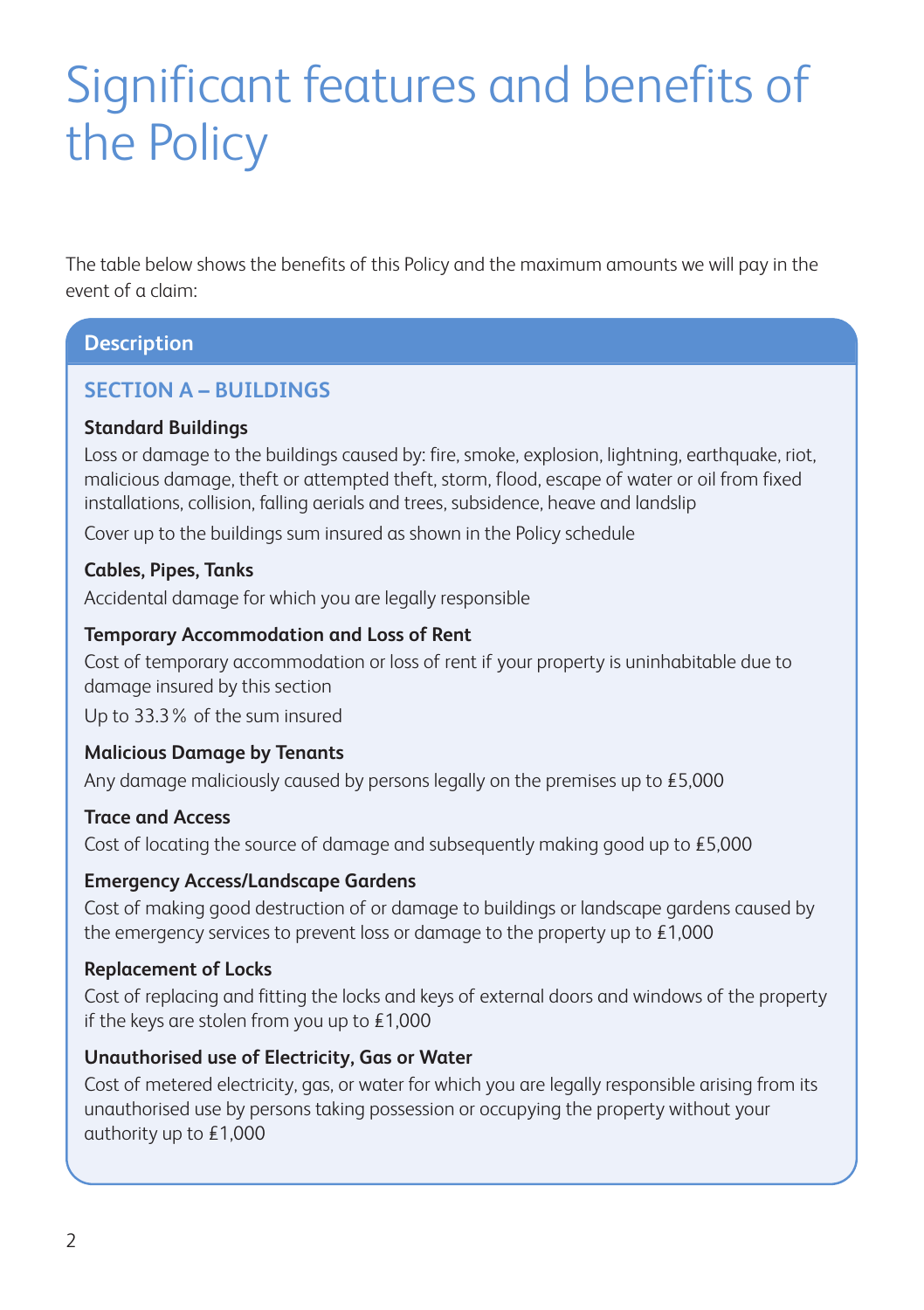# Significant features and benefits of the Policy

#### *continued*

The table below shows the benefits of this Policy and the maximum amounts we will pay in the event of a claim:

#### **Description**

#### **Property Owners Liability**

Legal liability as owner but not occupier of the buildings Legal liability under Defective Premises Act Up to £2,000,000 plus costs

#### **Accidental Damage (optional cover)**

Accidental damage to the buildings up to the buildings sum insured as shown on the Policy schedule

#### **SECTION B: CONTENTS**

#### **Standard Contents cover**

Loss of or damage to the contents caused by: fire, smoke, explosion, lightning, earthquake, riot, malicious damage, theft or attempted theft, storm, flood, escape of water or oil from fixed installations, collision, falling aerials and trees, subsidence, heave and landslip

Cover up to the contents sum insured as shown in the Policy schedule

#### **Legal Liability**

Legal liability as owner of landlords contents for injury caused to any person or loss of or damage to property

Up to £2,000,000 plus costs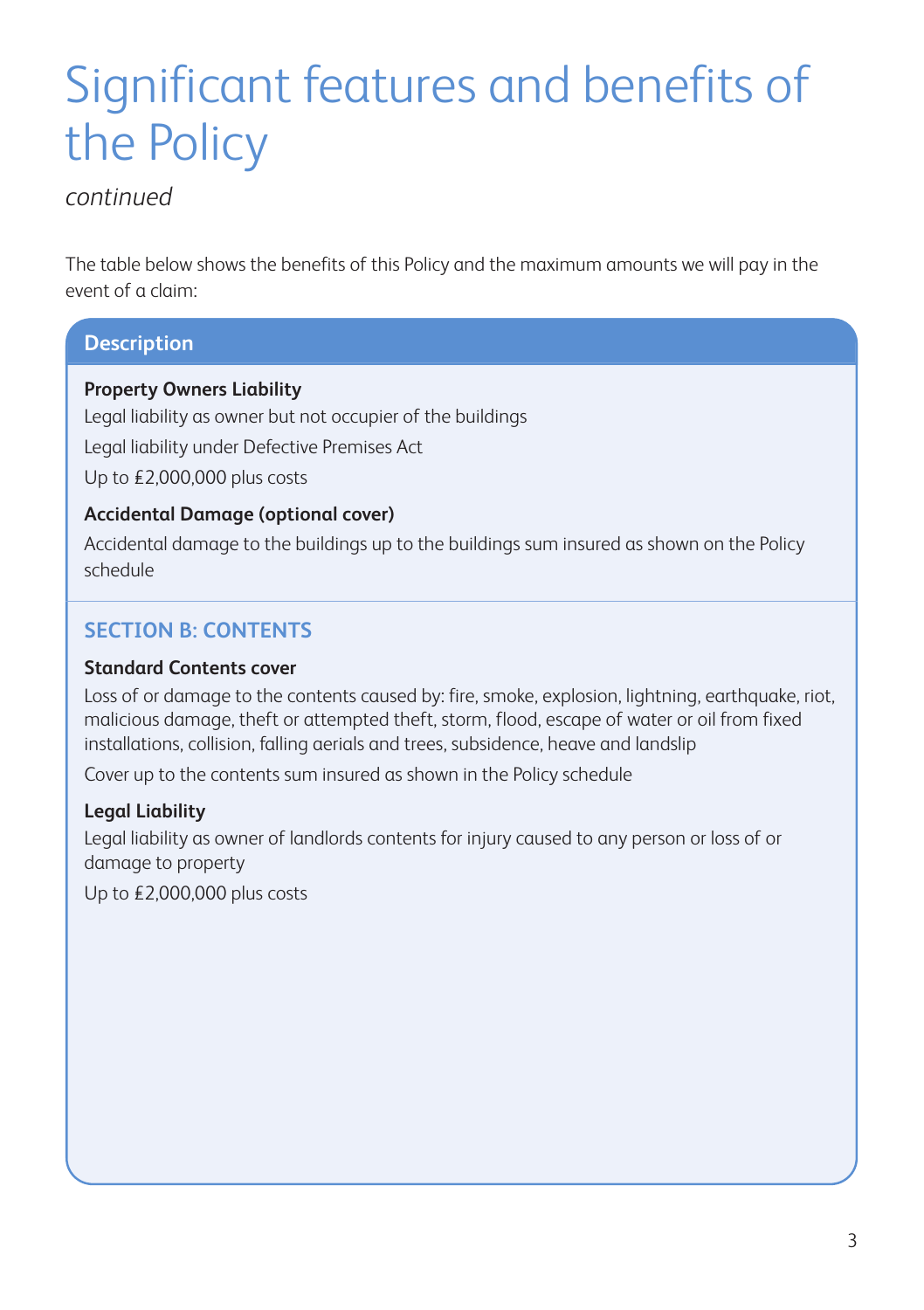# Significant and unusual exclusions or limitations of the Policy

The table below shows exclusions that are contained in your Policy and where they can be found. For full details of the exclusions, please refer to the Policy booklet.

| <b>Description</b>                                                                                                                                                                      | <b>See Policy</b><br><b>Booklet</b> |
|-----------------------------------------------------------------------------------------------------------------------------------------------------------------------------------------|-------------------------------------|
| <b>SECTION A - BUILDINGS</b>                                                                                                                                                            | <b>SECTION A</b>                    |
| <b>Standard Buildings</b>                                                                                                                                                               |                                     |
| Compulsory excess is $£100$ (option to increase for a discount) except<br>for escape of water where the excess is £250 and subsidence, landslip and<br>heave where the excess is £1,000 | Page 20                             |
| Additional excesses may apply - please refer to the Policy schedule                                                                                                                     |                                     |
| Escape of water or oil, theft or attempted theft, malicious acts or accidental<br>breakage of fixed glass, sanitary ware and ceramic hobs while your property<br>is unoccupied          | Pages 20-22                         |
| <b>Cables, Pipes, Tanks</b>                                                                                                                                                             |                                     |
| Damage caused to pitch fibre drains and by any inherent defect of the<br>fabric of the drains                                                                                           | Page 23                             |
| <b>Property Owners Liability</b>                                                                                                                                                        |                                     |
| Property owners liability arising from the occupation of the buildings or to<br>any business use of the building                                                                        | Page 26                             |
|                                                                                                                                                                                         |                                     |
|                                                                                                                                                                                         |                                     |
|                                                                                                                                                                                         |                                     |
|                                                                                                                                                                                         |                                     |
|                                                                                                                                                                                         |                                     |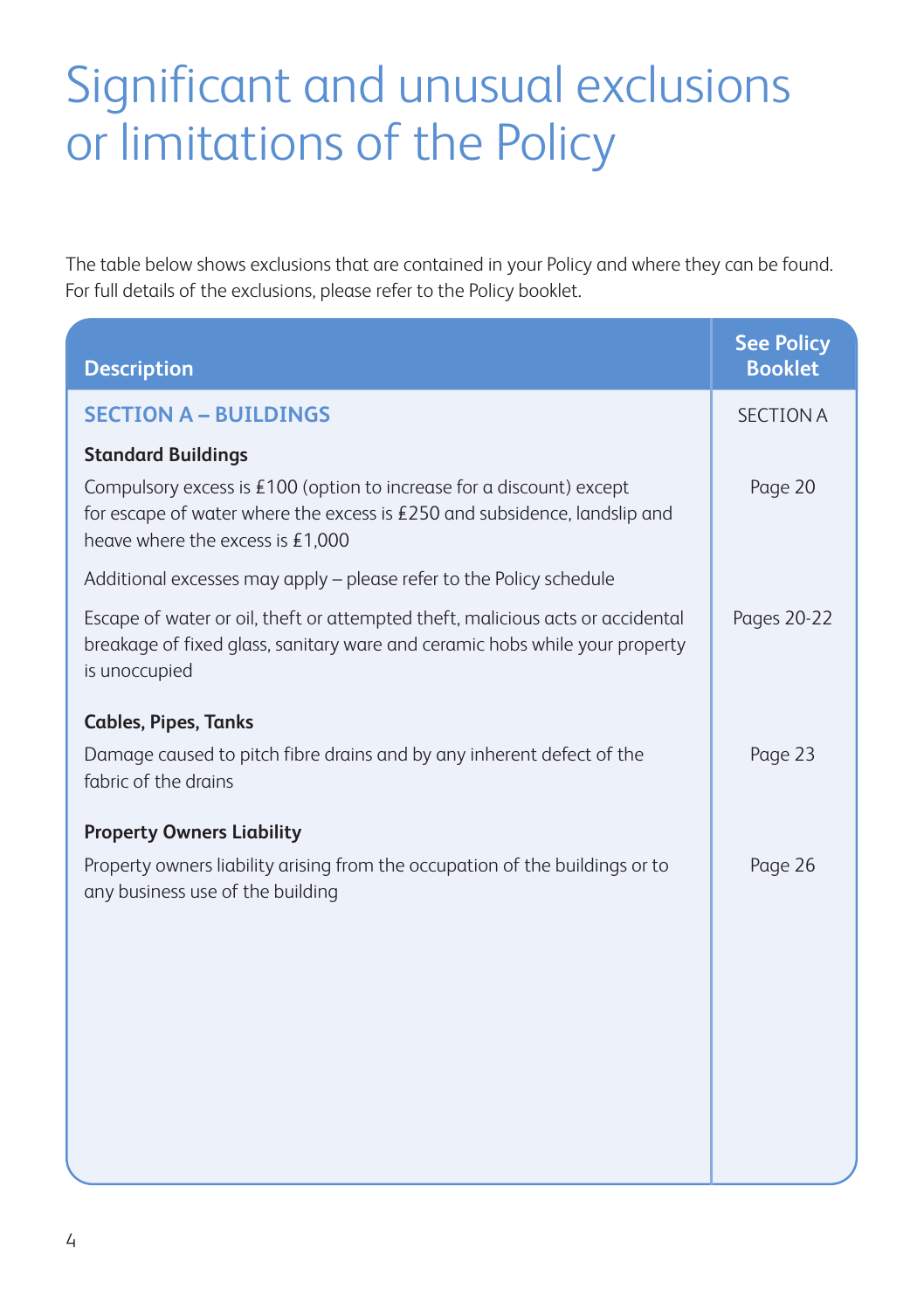## Significant and unusual exclusions or limitations of the Policy

*continued*

| <b>Description</b>                                                                                                                                             | <b>See Policy</b><br><b>Booklet</b> |
|----------------------------------------------------------------------------------------------------------------------------------------------------------------|-------------------------------------|
| <b>SECTION B - CONTENTS</b>                                                                                                                                    | <b>SECTION B</b>                    |
| <b>Standard Contents</b>                                                                                                                                       |                                     |
| Compulsory excess is $£100$ (option to increase for a discount) except<br>for escape of water where the excess is £250                                         | Page 28                             |
| Additional excesses may apply – please refer to the Policy schedule                                                                                            |                                     |
| Malicious acts, theft or attempted theft caused by you, your family,<br>lawful tenants or guests or while your property is unoccupied                          | <b>Pages 28-29</b>                  |
| <b>Legal Liability</b>                                                                                                                                         |                                     |
| Legal Liability arising from                                                                                                                                   | Page 30                             |
| - Bodily injury to you or a family member or an employee                                                                                                       |                                     |
| - Damage to property owned or the ownership of any land or building                                                                                            |                                     |
| Ownership, or use of road vehicles, aircraft, watercraft, firearms or<br>animals other than domestic pets not defined in the Dangerous Dogs<br><b>Act 1999</b> |                                     |
|                                                                                                                                                                |                                     |
|                                                                                                                                                                |                                     |
|                                                                                                                                                                |                                     |
|                                                                                                                                                                |                                     |
|                                                                                                                                                                |                                     |
|                                                                                                                                                                |                                     |
|                                                                                                                                                                |                                     |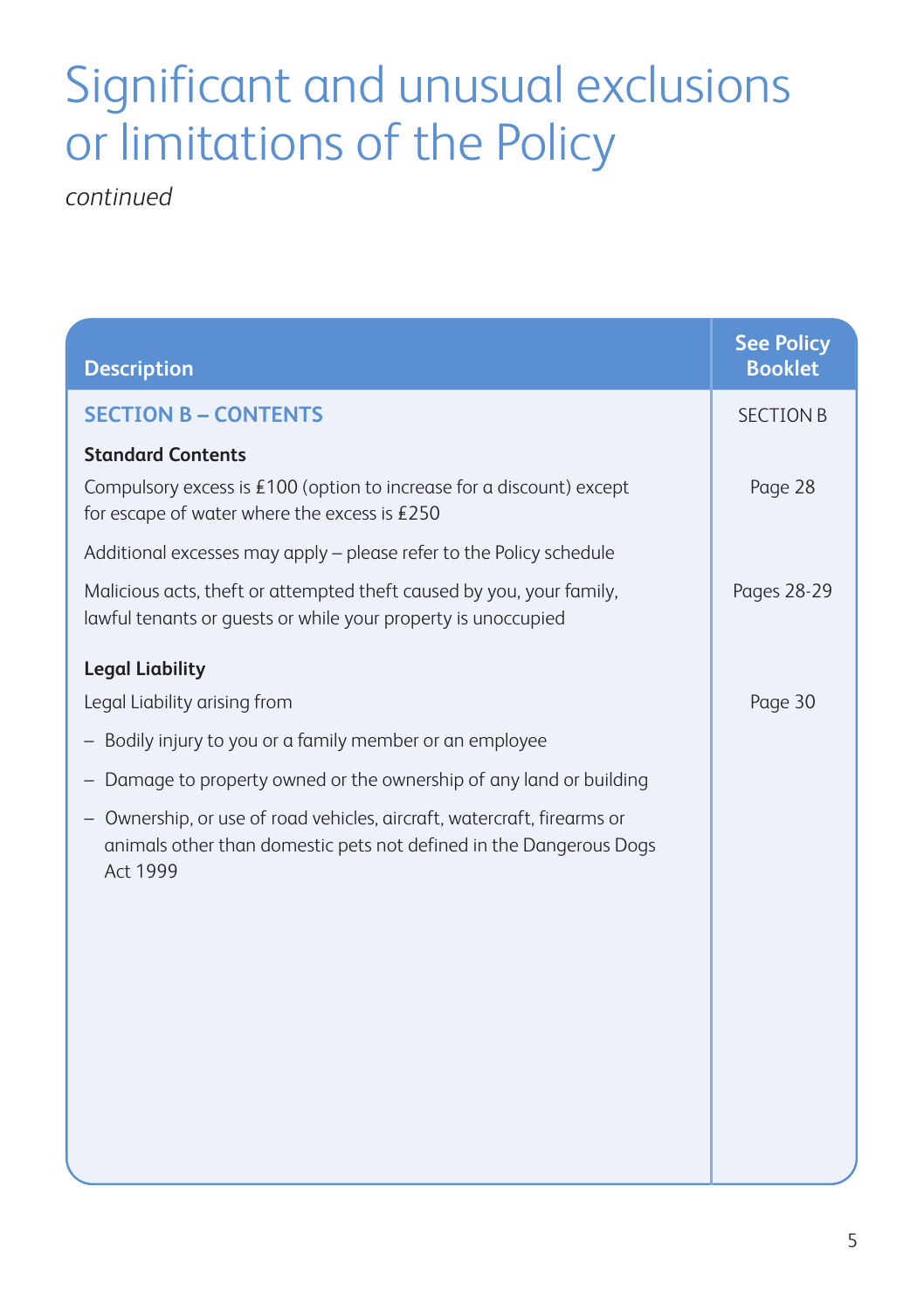# Customer Information

### **Property Careline 0330 024 2255**

#### **How to contact us to make a claim**

You can contact us to make a claim using any of the following methods.

#### **Covéa Insurance Property Careline – 24 hours a day, 365 days a year**

- Telephone Covéa Insurance on 0330 024 2255 or fax 0330 024 2613
- Email RPOclaims@coveainsurance.co.uk
- For online claim assistance complete our online claims form at www.coveainsurance.co.uk/reportclaim
- In writing to Covéa Insurance Property Careline, PO Box 824, Halifax HX1 90T

Covéa Insurance Property Careline is a UK based service. Our staff are highly trained and can confirm whether your Policy covers you for the incident.

Please have your Policy number to hand when phoning.

### **How to cancel your Policy**

If you do not want to accept the Policy you have the right to cancel it within 14 days from the date of purchase of your Policy or the day you receive your Policy documentation, whichever is later. To do this you must return

the Policy documentation to your broker when giving your instruction to cancel.

If cover has not yet started a full refund will be given. If cover has started we will refund the premium for the exact number of days left on the Policy, less an additional charge of £25 plus the prevailing rate of Insurance Premium Tax as stated on your Policy Schedule. No refund will be given if a claim has been submitted or there have been any incidents likely to give rise to a claim during the current period of insurance. We will also do this if you want to cancel the Policy within 14 days after the renewal date.

You may cancel the Policy at any other time by contacting your broker.

If you cancel your Policy after 14 days and a claim has been submitted or there have been any incidents likely to give rise to a claim during the current period of insurance, we will not refund any part of the premium. If you have a Loan Agreement with us, all outstanding monies must be paid to us as described in your Loan Agreement.

If no claims have been submitted and there have been no incidents that are likely to give rise to a claim during the current period of insurance, we will refund the premium for the exact number of days left on the Policy less an additional charge of £25 plus the prevailing rate of Insurance Premium Tax as stated on your Policy Schedule.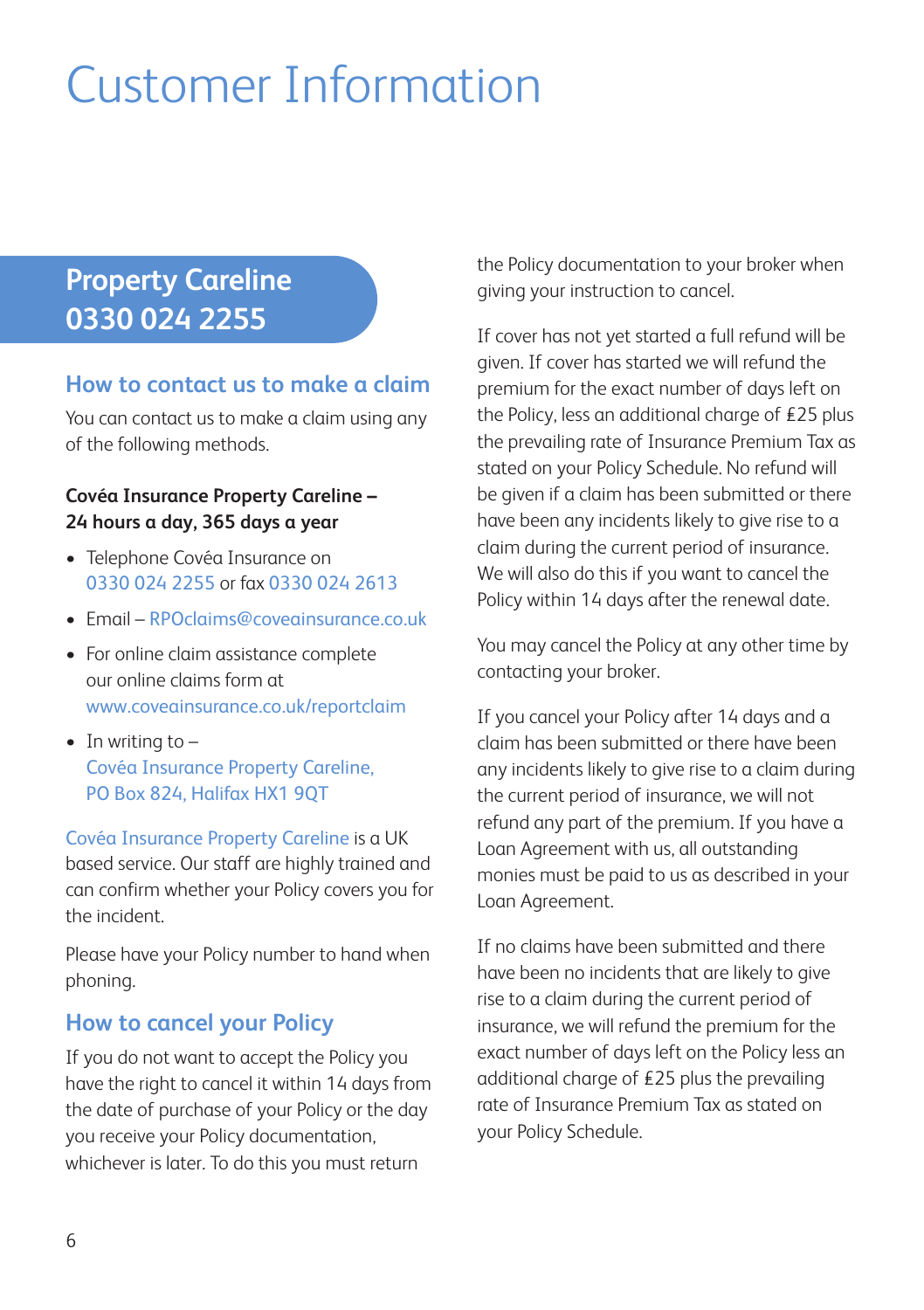# Customer Information

*continued*

### **Complaints Procedure**

It is always our intention to provide a first class standard of service. However we do appreciate that occasionally things go wrong. In some cases the broker who arranged your insurance will be able to resolve any concerns, particularly if your complaint relates to the way the Policy was sold and you should contact them directly.

Alternatively please contact us using the following details quoting your Policy or claim number.

Customer Relations, Covéa Insurance, Norman Place, Reading, Berkshire RG1 8DA. Telephone: 0330 221 0444 Website: www.coveginsurance.co.uk Email:

customer.relations-rdg@coveainsurance.co.uk

Full details of the Covéa Insurance Internal Complaints Procedure are detailed in our leaflet 'Complaints Procedure' which is available on request or may be downloaded from our website at

www.coveainsurance.co.uk/complaints.

You may be eligible to refer your complaint to the Financial Ombudsman Service. There are a few instances where they will not be able to assist and they will confirm if your complaint is eligible when you contact them. Their contact details are:

Financial Ombudsman Service Exchange Tower, Harbour Exchange Square, London E14 9SR www.financial-ombudsman.org.uk Email: complaint.info@financial-ombudsman.org.uk

### **Financial Services Compensation Scheme (FSCS)**

We are covered by the Financial Services Compensation Scheme. You may be entitled to receive compensation from the scheme if we cannot meet our obligations.

Further information is available from the Financial Services Compensation Scheme, 10th Floor Beaufort House, 15 St Botolph Street, London EC3A 7QU. Telephone: 020 7741 4100 Email: enquiries@fscs.org.uk Website: www.fscs.org.uk